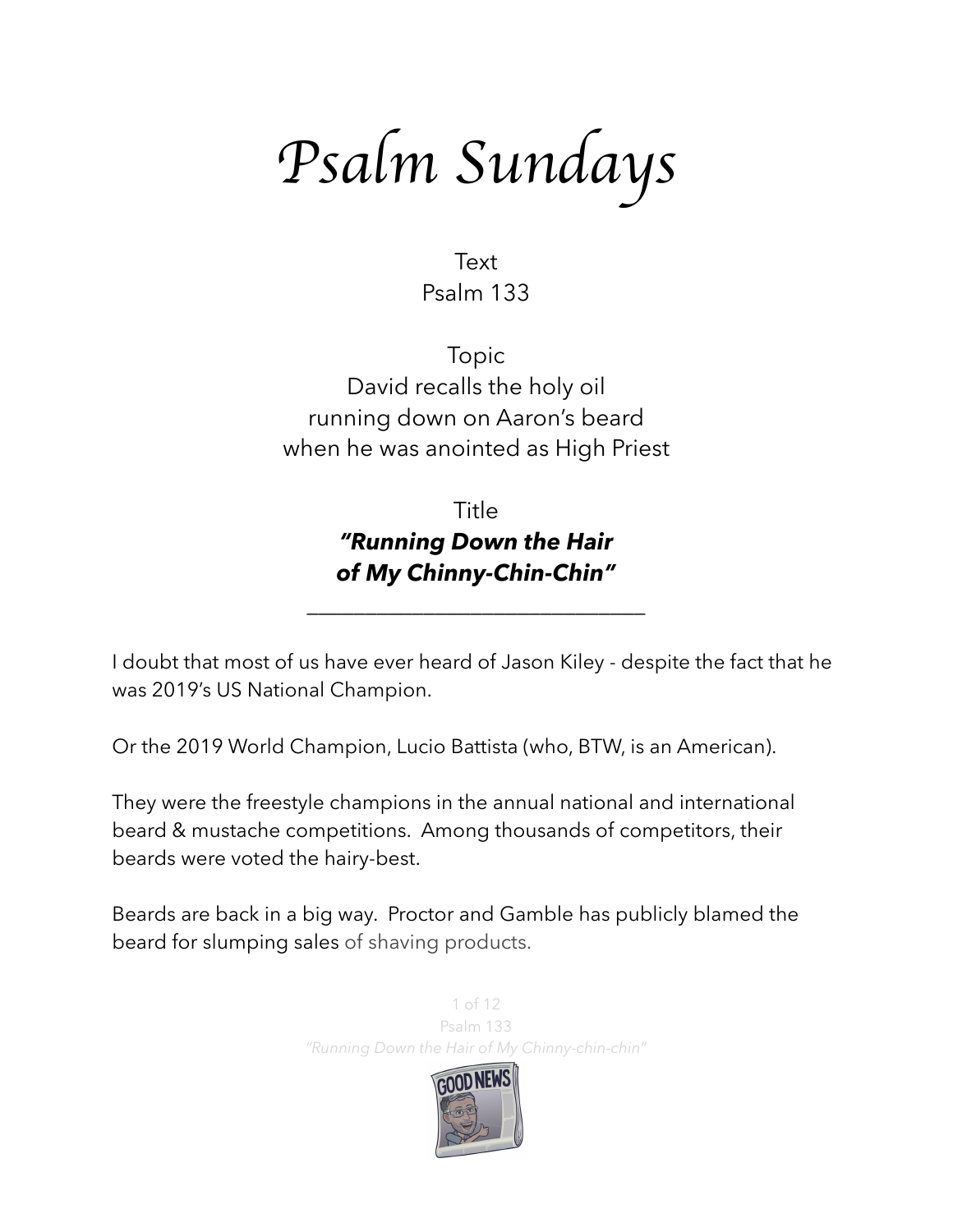Like everything else, beards & mustaches are a COVID19 public health concern. The Centers for Disease Control (CDC) has suggestions for those with facial hair. It's a chart illustrating proper mask placement with thirty-three styles of facial hair.

I have to stop and read you a few of the beard styles they list: French fork... Garibaldi... Chin strap... Balbo... Van Dyke... Hulihee... Walrus... Tooth brush... and Zappa.

You bearded guys might want to check it out. (You bearded ladies, too, I suppose).

Beards can affect history; at least one beard did anyway. According to [biography.com,](http://biography.com)

Abraham Lincoln's beard is now an indelible part of his image. Lincoln decided to grow out his whiskers in part thanks to some well-meaning advice from a young supporter. In 1860, 11yr-old Grace Bedell wrote Lincoln a letter that said in part: "I have yet got four brothers, and part of them will vote for you any way, but if you let your whiskers grow I will try and get the rest of them to vote for you. You would look a great deal better for your face is so thin. All the ladies like whiskers and they would tease their husbands to vote for you and then you would be President."

Lincoln thus became our nation's first fully-bearded president. Following Lincoln, our 18th, 19th, and 20th presidents were fully bearded. As far as I can tell, after them there were presidents with only partial facial hair.

I might need a fact-check on this, but it seems that Taft, #27, was the last US president to sport *any* significant facial hair.

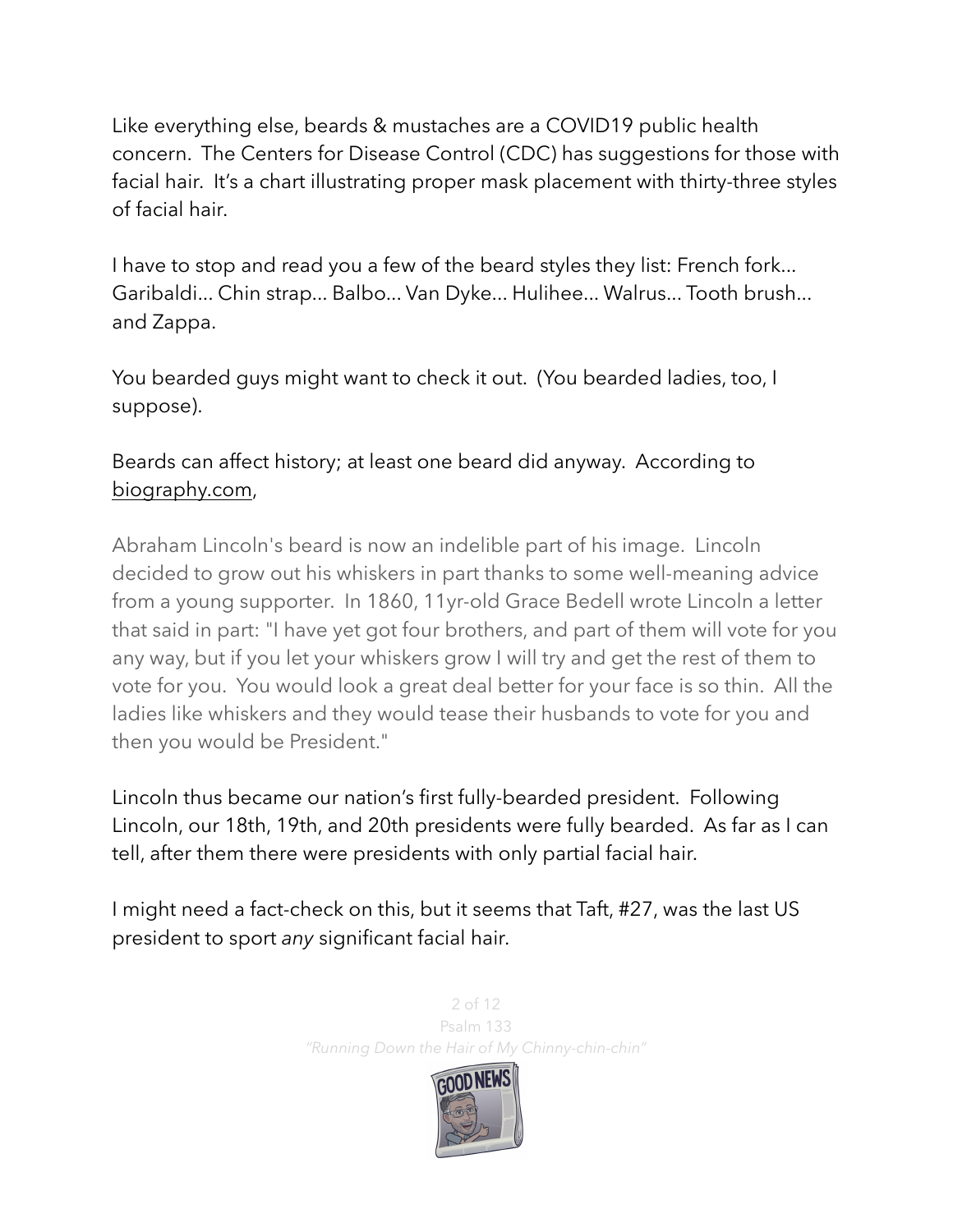**A bearded man is prominent in Psalm 133.** Let's read it through, and meet this person.

Psa 133:1 A Song of Ascents. Of David. Behold, how good and how pleasant *it is* For brethren to dwell together in unity!

Psa 133:2 *It is* like the precious oil upon the head, Running down on the beard, The beard of Aaron, Running down on the edge of his garments.

Psa 133:3 *It is* like the dew of Hermon, Descending upon the mountains of Zion; For there the LORD commanded the blessing - Life forevermore.

Surveying the crowds of pilgrims jammed into and around Jerusalem during one of the annual feasts, David was impressed by their "good" and "pleasant" "unity" as they "dwell[ed] together."

The LORD was going to inspire David to turn what he beheld in that moment into a psalm. The Holy Spirit whispered to David, "What you are seeing, compare to the oil running down Aaron's beard, and the dew on Mount Hermon."

Thus this precious chorus comes through time to us. Gathered together, in unity, is still God's blessing for His saints.

I'll organize my comments around two points: **#1 Dwelling Together In Unity Is A Sight For You To See**, and **#2 Dwelling Together In Unity Is A Scent For You To Diffuse.** 

## **#1 - Dwelling Together In Unity Is A Sight For You To See (v1)**

I have a hard time with an abstract concept like "unity." It's hard for me to get a handle on it. I'm therefore thankful for what David did in Psalm 133.



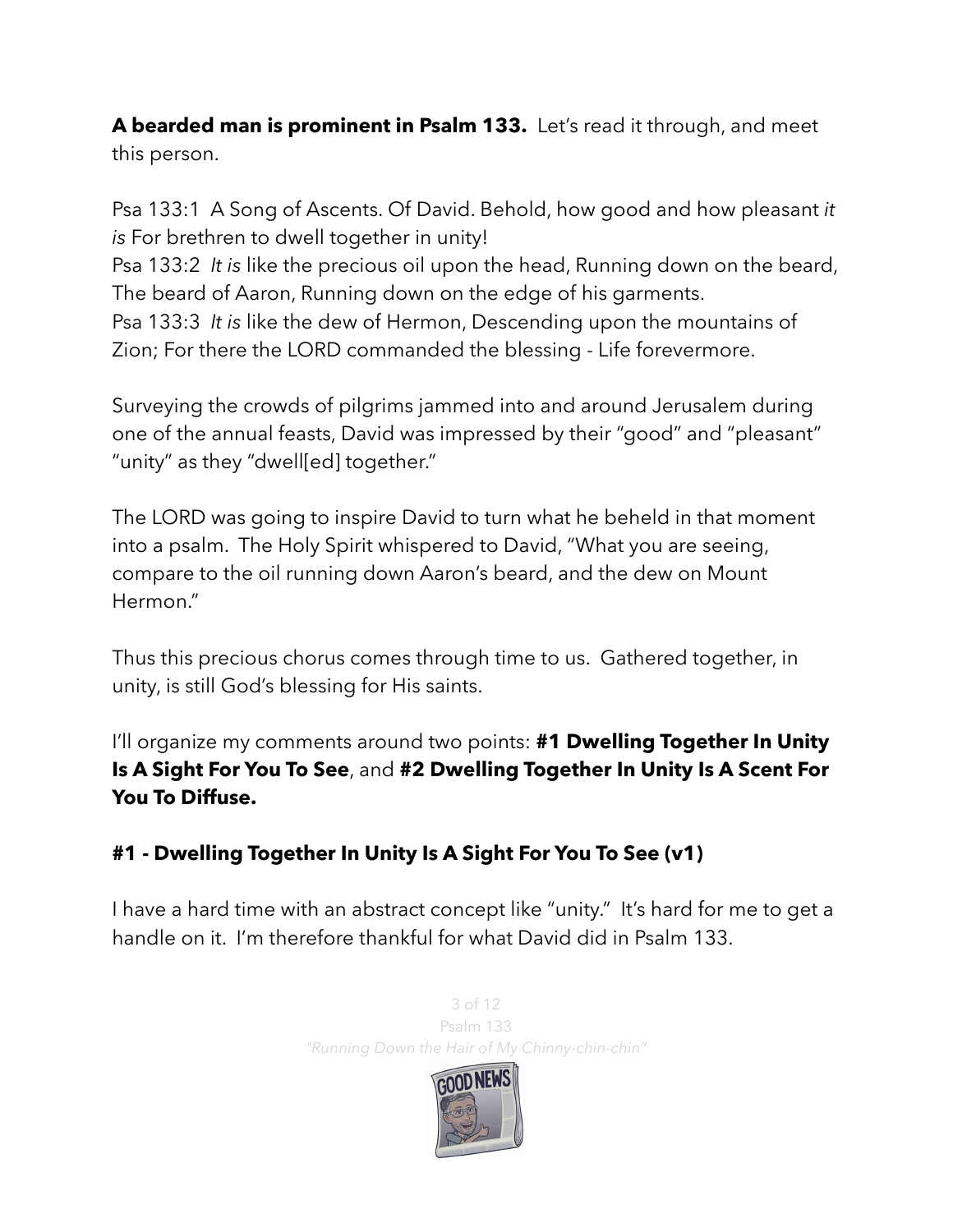#### **He gave us a visual presentation of unity.**

Ever give a *PowerPoint* presentation? You could present Psalm 133 with three main slides:

- 1. The twelve tribes attending a feast.
- 2. The High Priest being anointed for service.
- 3. Mount Hermon in the background.

We will fill it out more, but here is the nutshell version:

- 1. Israel was a diverse nation of twelve tribes spread out all over, and outside, the Promised Land. Three times annually they were invited to journey to Jerusalem to gather together and celebrate one of the feasts.
- 2. Their High Priest wore a breastplate with twelve stones on it representing each of the twelve tribes. He stood in the line of Aaron, as one of his descendants, anointed by the LORD to represent Israel.
- 3. In the background was majestic Mount Hermon. If we can trust the commentators, they say this tallest mountain was blanketed with heavy dew.

The priest & the people beautifully, visually, depicted Israel as one man, standing before the LORD to receive His blessings, poured out from Heaven like the abundant morning dew on Mount Hermon.

Unity was a snapshot David could "behold" in that moment. It was a unity all Israel could "behold."

*We can "behold" unity even more than David did:*

● We are described in the New Testament as being "in Christ."

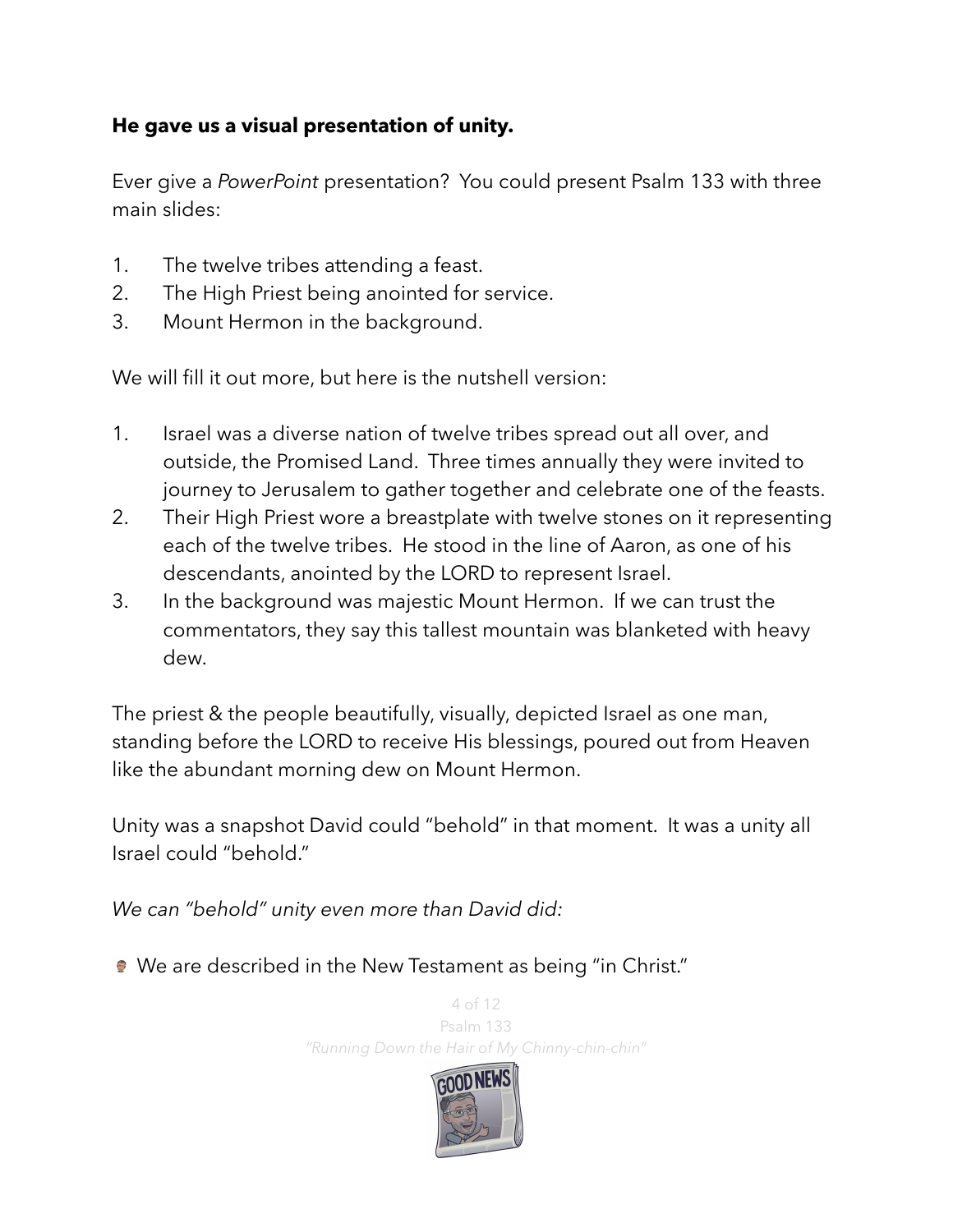- We are described as being members of His one "body."
- We are described as being stones in His earthly Temple, fit together as one building.

Jesus is described as our Greater High Priest. He carries us upon His heart proven at Calvary, on the Cross where He gave Himself as a Substitute for your sins.

Our 'Mount Hermon' isn't a place; it's a Person, the Holy Spirit, by whose living water rushing into and through our lives we enjoy abundant spiritual blessings.

There are a lot of ways we could approach a talk about "unity." Whatever else it is, *in this psalm,* unity was God's people gathered together to worship the LORD as prescribed in God's Word.

Same with us. As we gather together to worship Jesus as prescribed in the Word, we are "one in the Spirit; we are one in the Lord." We are a visual of unity for ourselves and others to see.

Psa 133:1 A Song of Ascents. Of David. Behold, how good and how pleasant *it is* For brethren to dwell together in unity!

Psalm 133 is the next-to-the-last of the psalms (or songs) of ascent sung by the pilgrims going up to Jerusalem.

The spiritual unity David could visualize was something that ought inspire the Israelites to aspire to in practice. They were one; *they ought to act like it.* 

Here is another way of putting it: They could (if they chose to) "dwell together in" *relational* "unity" with one another. They could be kind to one another,

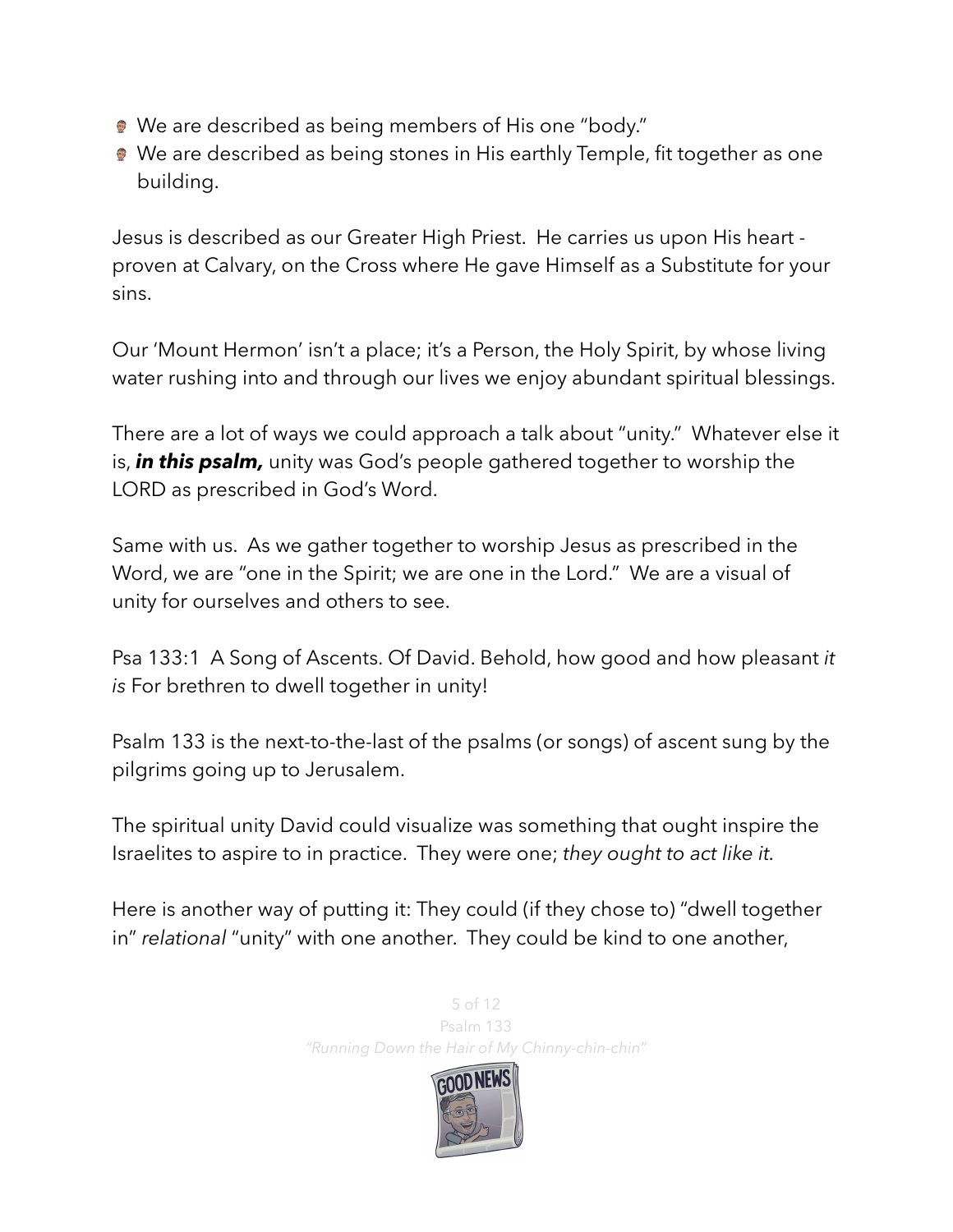forgiving one another, preferring one another. They could get along. Could and should. So can we - only more so.

Dwelling in practical unity is "good" and it is "pleasant."

The word "good" can be rendered *better, best,* and *bountiful*.

- **■** Unity is *better* than contention and strife.
- Unity is *best* for everyone.
- Unity's *blessings* are bountiful rather than meager.

Dwelling in relational unity is "pleasant." It may sound selfish, but the idea here is that you experience *delight* rather than *difficulty*. You're not distracted from worshipping and serving the Lord.

 $\blacktriangleleft$  he apostle Paul exhorted us,

Eph 4:1 ... to walk worthy of the calling with which you were called, Eph 4:2 with all lowliness and gentleness, with longsuffering, bearing with one another in love,

Eph 4:3 endeavoring to keep the unity of the Spirit in the bond of peace.

Unity is our default position. It is part of being a Christian. Jesus unites us as His body, as His building. Our practice can either maintain unity, or it can undermine it.

The qualities Paul listed are not exhaustive. He is essentially saying, "Act like a Christian should," then reminding you of a few characteristics. You *can* act like a believer on account of being in Christ, and of His Holy Spirit being in you.

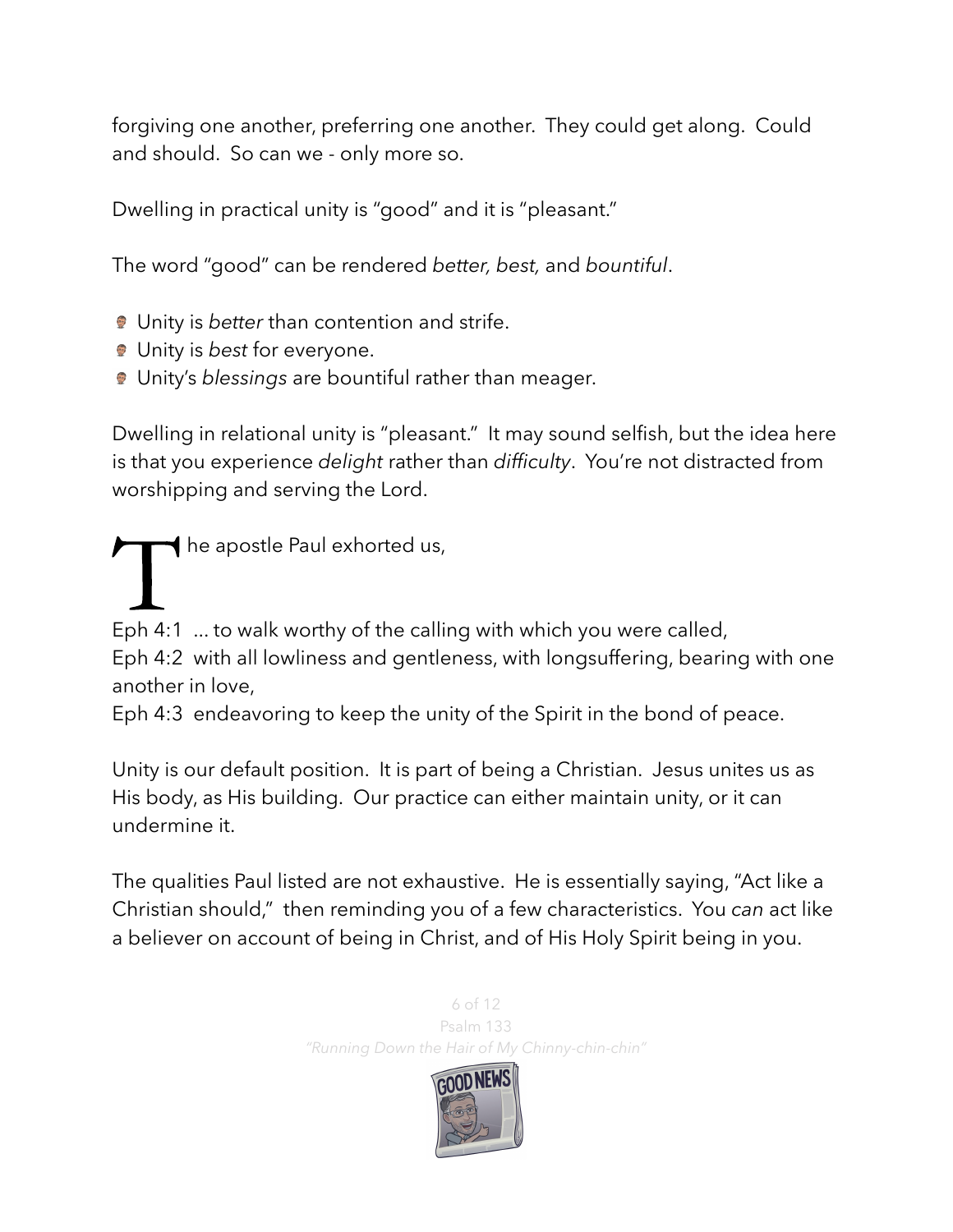### **#2 - Dwelling Together In Unity Is A Scent For You To Diffuse (v2-3)**

When we first relocated to Hanford in 1985, we noticed the area had its own peculiar fragrances:

- There was (and still is) Dairy Smell, a sort of manurey, methane scent.
- **There was, seasonally, Garlic Smell, from the seed plant as you'd drive along** the 198 entering or leaving town. I love the smell of garlic in the morning.
- **The aerial defoliant sprayed by the crop dusters has that distinctly sickly**sweet aroma of death.

The tap water smelled like rotten eggs. So did you after showering. The holy anointing oil had a more aromatic scent. As it was poured upon the high priest, the fragrance would diffuse into the surrounding air.

Psa 133:2 *It is* like the precious oil upon the head, Running down on the beard, The beard of Aaron, Running down on the edge of his garments.

Did they really pour so much oil on Aaron's head that it ran down through his beard and onto his garments? Seems so. Another reason I'm glad we aren't under the Law.

Aaron had a beard. On the CDC chart, I'm guessing it was a Bandholz - a beard "attached at the mustache and allowed to grow freely." Think David Letterman, if you've seen him recently.

There were lots of bearded Bible characters: Abraham, Isaac, Jacob, Moses. In fact, it's hard to find ones without beards.

● David sported a beard. We know that because in one episode he feigned madness, "and let his spittle fall down his beard."

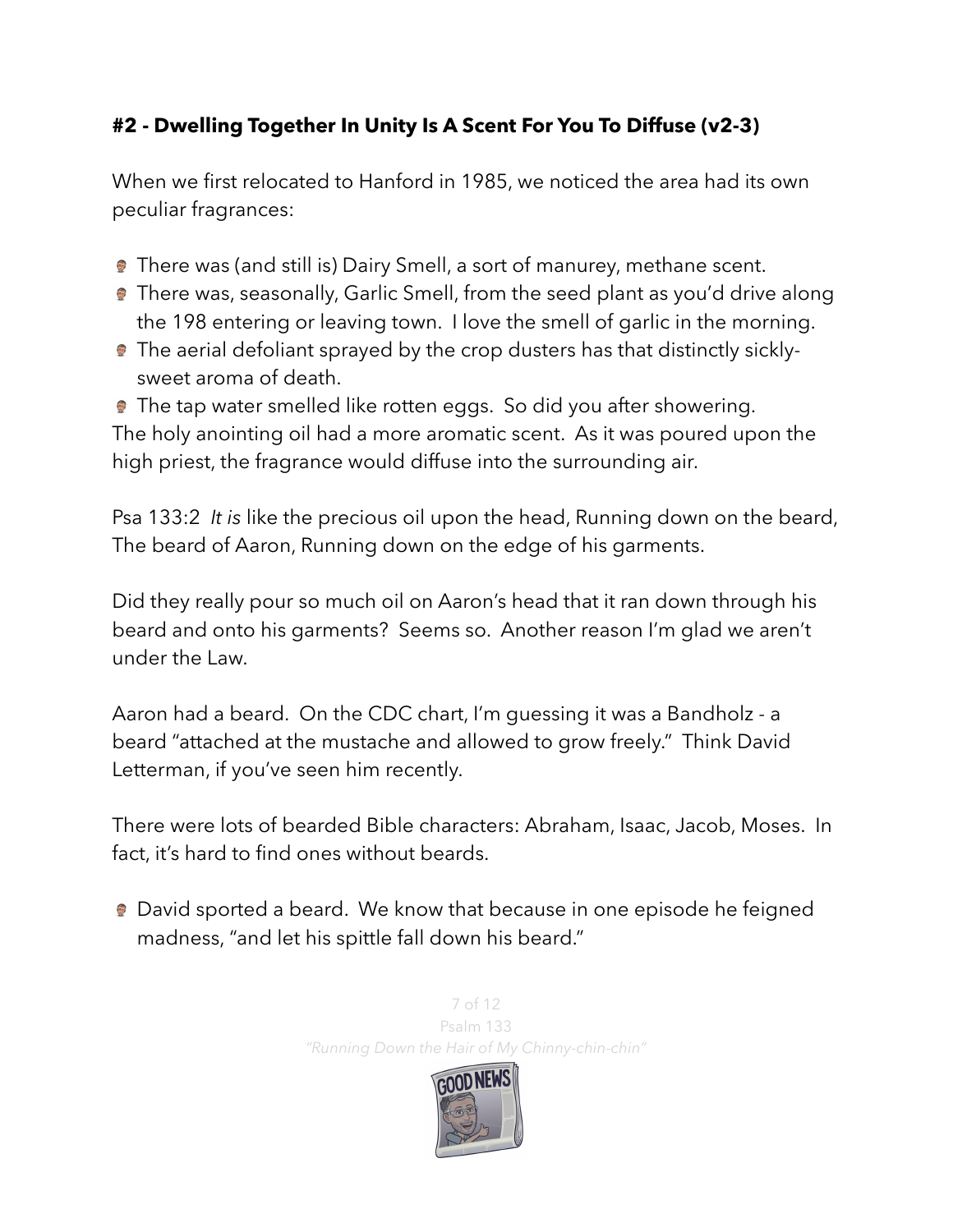- Ezekiel wore a beard, as we see in this passage where God has him to shave part of his hair and beard, as a symbolic gesture showing the shame that would soon come upon Jerusalem.
- **D** Jesus was bearded. Describing the sufferings of the Savior, Isaiah wrote, "I gave my back to those who strike, and my cheeks to those who pull out the beard; I hid not my face from disgrace and spitting" (50:6).

Jewish men could be shamed simply by cutting their beards:

"So Hanun took David's servants and shaved off half the beard of each and cut off their garments in the middle, at their hips, and sent them away. When it was told David, he sent to meet them, for the men were greatly ashamed. And the king said, "Remain at Jericho **until your beards have grown** and then return" (2 Samuel 10:4-5).

Should Christian men sport beards? Our answer in this New Testament Church Age of grace is that it isn't **man**datory.

A.W. Tozer talked about the anointing oil in a devotional. I quote him:

Going back into the Levitical priesthood, we discover a ritual of an anointing with a specially prepared holy oil. Certain pungent herbs were beaten into the oil, making it fragrant and aromatic. It was unique; Israel might not use that formula for any other oil. When a priest was set apart and anointed, the oil was a vivid type of the New Testament anointing of the Holy Spirit. The holy anointing oil could only be used for the anointing of men with special ministries - priests and kings and prophets. If someone went near an Old Testament priest, he could say immediately, "I smell an anointed man. I smell the holy oil!" The aroma, the pungency, the fragrance were there. Such an anointing could not be kept a secret.

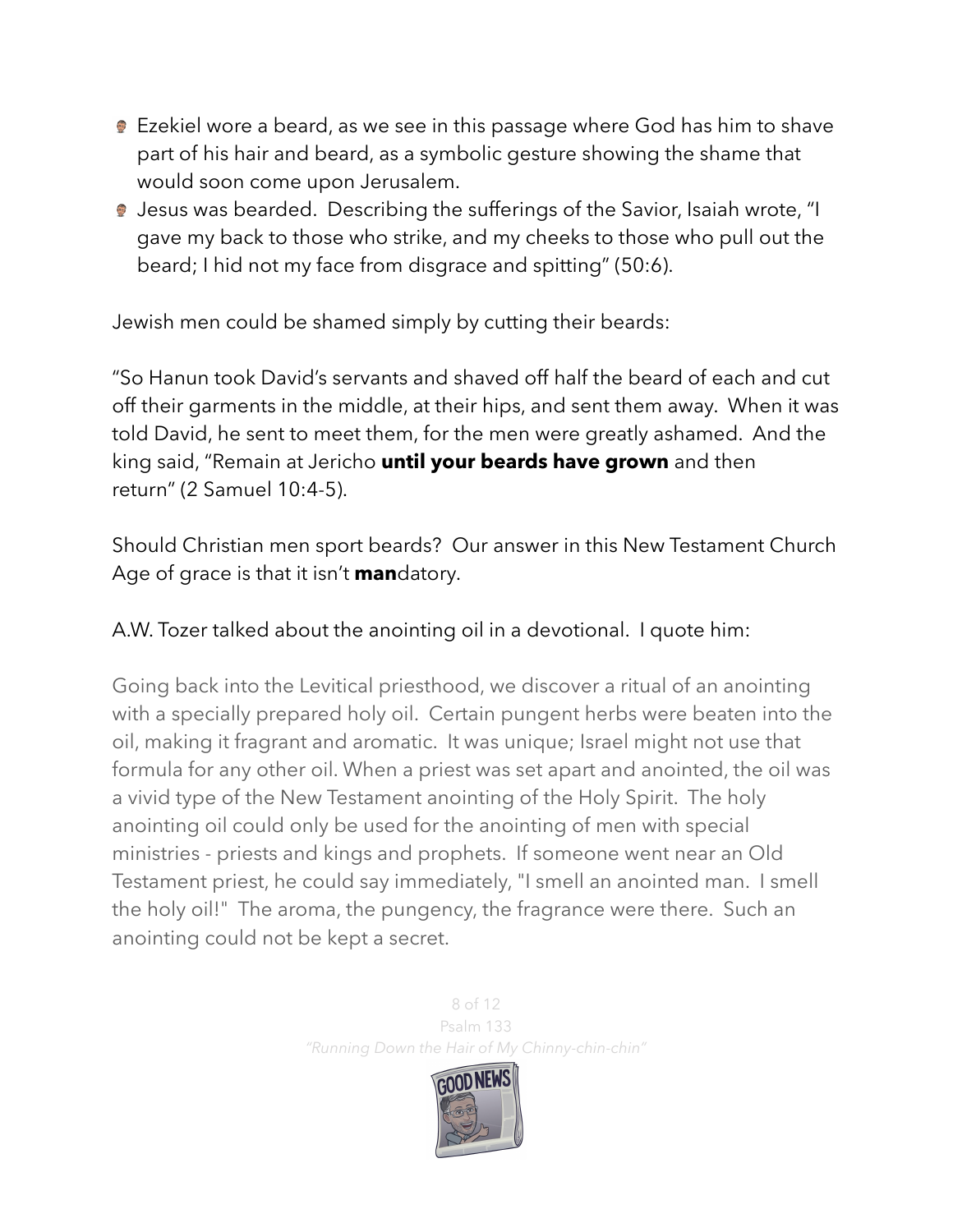The passage of Scripture that brings this to us in the Church Age is found in Second Corinthians 2:14-16: "Now thanks be to God who…through us diffuses the fragrance of His knowledge in every place. For we are to God the fragrance of Christ among those who are being saved and among those who are perishing. To the one we are the aroma of death to death, and to the other the aroma of life to life."

#### Bob Hoekstra said,

This spiritual aroma of Christ impacts every person we meet. For those who are enjoying life in Christ, Christ's fragrance in us draws them to seek abundant measures of that life which they have already entered. This spiritual scent also influences those who do not yet know our Lord. They are dead in their sins, and this aroma makes them more aware of their deadness, more aware of their need for Christ. When this fragrance is emanating from our lives, we are not the cause. God is the active agent, working in and through us to bring forth this heavenly scent.

Jesus uses us as His diffusers, to give off a heavenly scent that is "smelled" by believers and nonbelievers.

Fragrances are achieved by carefully mixing together certain substances. The priestly anointing oil was made from myrrh, cinnamon, calamus, cassia, and olive oil. They weren't to add or subtract from the recipe.

The fragrance we give off isn't something you can smell; it's spiritual. I wonder, however, if the things we add to, or subtract from, our lives changes the fragrance of Jesus?

Christians sometimes add things that they consider to be spiritual, but which are nothing more than the flesh seeking to do the work of the spirit:

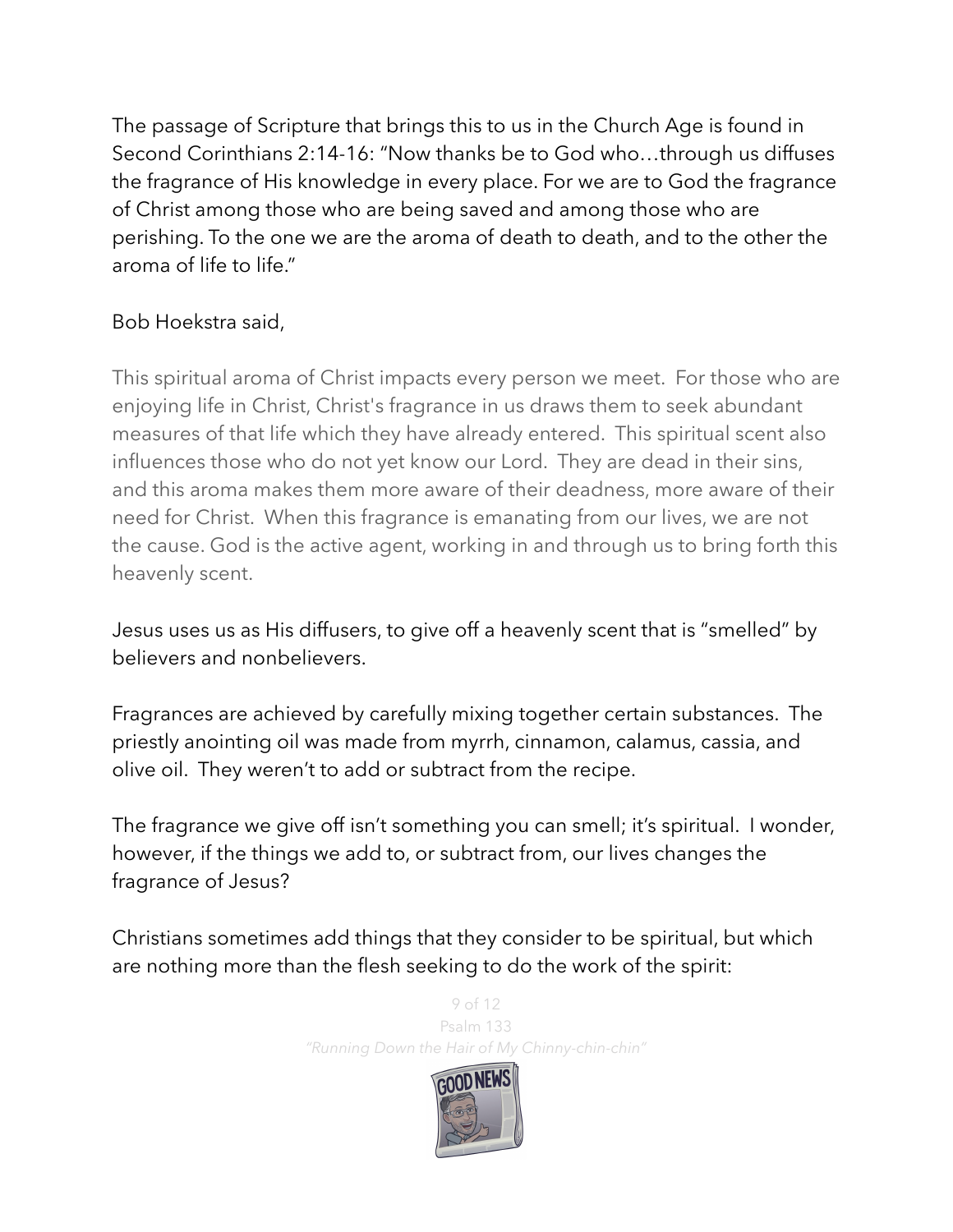- **Take a whiff of legalism.** It is a term Christians use to describe emphasizing a system of rules and regulations for achieving both salvation and spiritual growth. It's a deadly odor, a stench.
- **Take a whiff of license.** In the Bible, liberty is the freedom to do right. License is the freedom to do wrong. Our salvation is not a license to sin. It is a deliverance from sin. When liberty turns to license, it first gives off an intoxicating aroma that numbs our senses. Then it turns to the stench of our flesh.

Likewise, we can subtract things from our walk with the Lord. Talking to God, reading His Word, gathering with his people, sharing the good news, are all things that we can overlook.

Psa 133:3 *It is* like the dew of Hermon, Descending upon the mountains of Zion; For there the LORD commanded the blessing - Life forevermore.

9,232 feet above sea level. It's the star of the Hermon mountain range. We noted earlier it is famous for its 'heavy' dew.

What does dew, *do?* According to one source, "Though the Mediterranean climate of Palestine had no rainfall from May or June to September, it had dew. Dew was important in the summer and a supplement to rain. Zion was therefore a place of fertility which even in the rainless season has an abundance of dew, like that of mighty Hermon to the north."

Verses two and three are what scholars call parallelism. They make the same point in two different ways. Oil runs down... Dew runs down. Both indicate abundant blessing from 'above,' in this case, from Heaven.

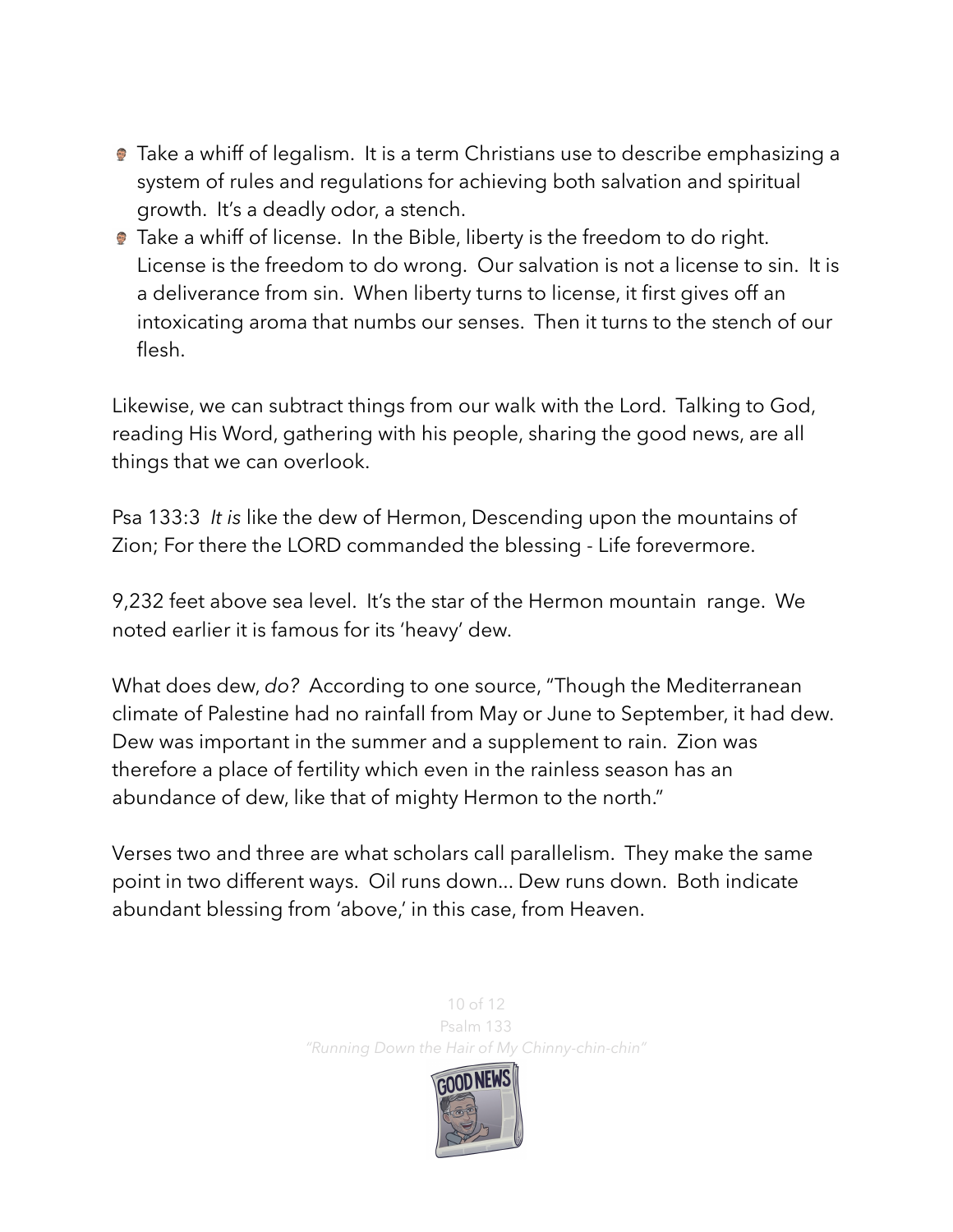It also communicates how potent the anointing oil was. It may only be a few ounces running down on Aaron, but spiritually it is more like all the heavy dew running down from Hermon.

"For there the LORD commanded the blessing - Life forevermore."

"There" is Zion, and Jerusalem in particular. It *was* and it *is* His city. In Psalm 132:13-14 we read,

Psa 132:13 For the LORD has chosen Zion; He has desired *it* for His dwelling place:

Psa 132:14 "This *is* My resting place forever; Here I will dwell, for I have desired it.

God "commanded the blessing" encompasses the whole Old Testament revelation of God's redemption of lost humanity. To save mankind, God instituted substitutionary sacrifice. A slain lamb could temporarily take your place. Over time, God chose Abraham to father a new nation. Then He gave that nation a detailed system of substitutionary sacrifice. It was housed in Jerusalem, in the Temple. Then He sent Jesus, God-in-human-flesh, to be the final lamb Who takes away the sin of the world.

Salvation - "life forevermore" - emanated from the Temple in Jerusalem to the rest of the world. If you wanted to know God, you traveled to His Temple, to see His chosen people.

In the future, after the resurrection and rapture of the church, and after the seven year Great Tribulation, Jesus will return in His Second Coming to... Jerusalem. He will rule the earth sitting on David's throne. Salvation will emanate from there. the prophet Zechariah wrote, "And it shall come to pass *that* everyone who is left of all the nations which came against Jerusalem shall